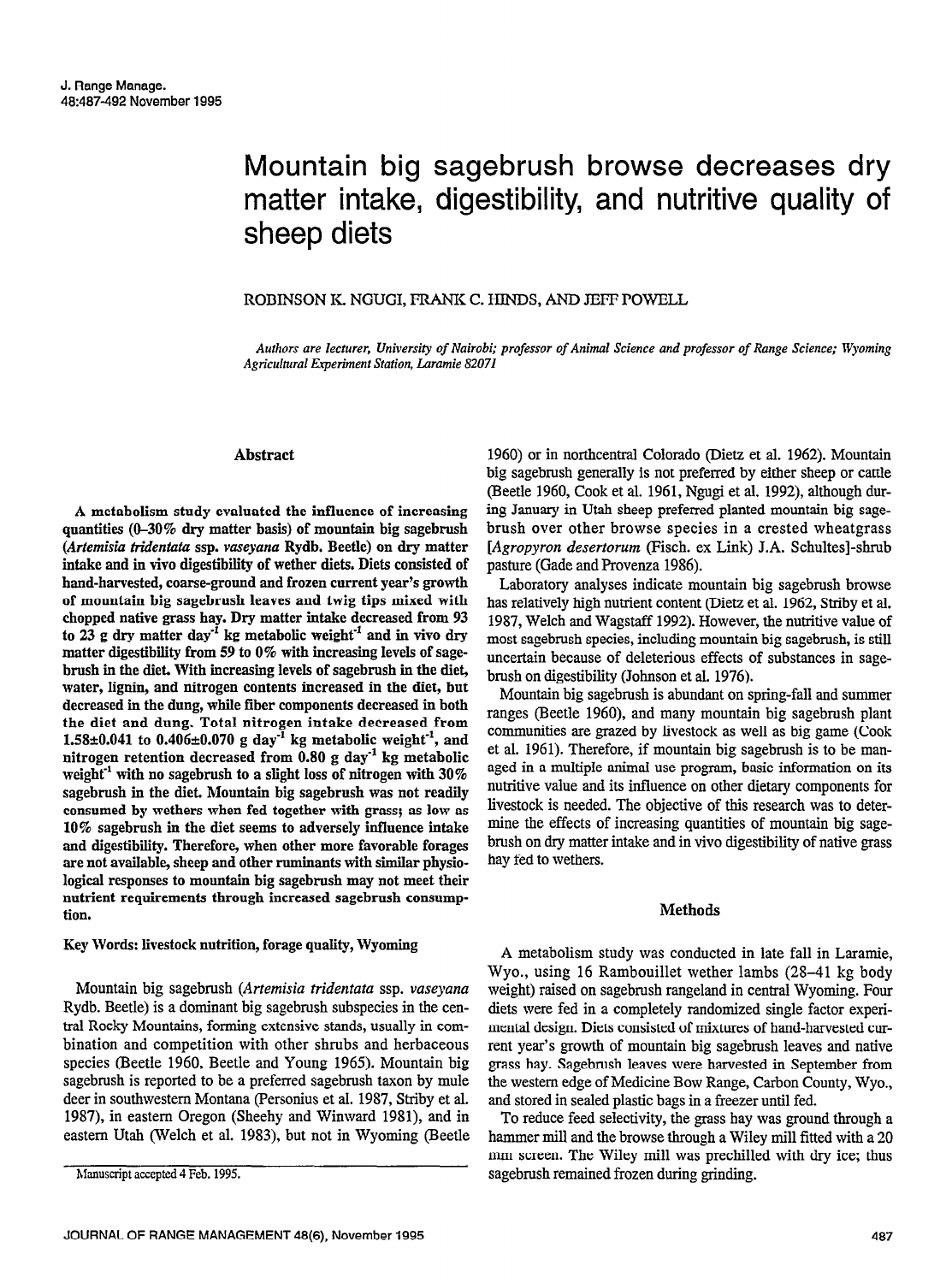Diets were hand-mixed daily (on dry matter basis) in the following proportions of grass hay:sagebrush: lOO:O, 90:10, 80:20, and 70:30. The amount fed each day was adjusted on the basis of previous day's voluntary intake, to an amount that would result in about 10% refusal (orts).

The metabolism study consisted of a 24-day pre-treatment adjustment period, during which all wethers were fed grass hay twice per day. Ad libitum intake was determined for all wethers during the last 6 days of the pre-treatment period. Wethers were then fed the assigned diets, allowed a 9-day adjustment period followed by a 6-day total dung and urine collection period. Sheep fed alfalfa hay and big sagebrush may tolerate up to 20-25% sagebrush in the diet if given a 6-day adjustment period, but big sagebrush contains substances highly toxic to sheep if fed without the adjustment period (Johnson et al. 1976). On the sixth day of the adjustment period, all wethers were fitted with harnesses and dung collection bags.

During the collection period, total daily feed intake, orts, dung and urine output were measured and sampled. Samples were composited by animal. Dung samples were stored in plastic bags in a freezer. Urine samples were acidified after collection and stored in air-tight plastic bottles at  $5^{\circ}$  C. Following the collection period harnesses and dung collection bags were removed and all wethers received ground hay for a 6-day post-treatment period.

Feed, orts, and dung samples were oven-dried at 50" C and then ground through a l-mm screen of a Wiley mill. Dry matter, organic matter, and total nitrogen were determined according to AOAC (1980). Acid detergent fiber (ADF), neutral detergent fiber (NDF), and acid detergent lignin (ADL) were determined by the procedures of Goering and Van Soest (1970). Urine samples were analyzed for nitrogen content using the Kjeldahl procedure (AOAC 1980).

To determine if animals were selecting against sagebrush, feed and orts samples were sent to the Composition Analysis Laboratory, Colorado State University, Fort Collins for botanical composition analysis (Sparks and Malechek 1968). Differences in the ratio of grass hay to sagebrush fragments in the diet and orts were attributed to sorting.

Average daily feed intake  $(g$  dry matter day<sup>-1</sup> kg metabolic weight $^{-1}$ ) was calculated as the difference between quantity of feed offered and quantity of feed refused. Apparent in vivo dry matter and organic matter digestibility coefficients (%) were calmatter and organic matter digestionity coefficients (70) were candurated as the difference between daily feed intake and daily total dung output, divided by feed intake, and multiplied by 100. All values are expressed on a dry matter basis. Nitrogen balance was calculated by subtracting the grams of nitrogen in the dung and urine from the grams of nitrogen consumed.

Differences in relative density of discerned fragments of sagebrush in diets and orts were tested with the ANOVA (analysis of variance) procedure of SAS (1990). Linear, quadratic, and cubic effects of sagebrush levels were evaluated with single degree of freedom comparisons appropriate for equally spaced treatments (orthogonal polynomials) according to procedures outlined by Snedecor and Cochran (1989). Relationships between and among nutritive characteristics of diets were determined using correlation and regression analysis; the MAXR regression procedure was used to evaluate more than one variable affecting dependent variables (SAS 1990). All differences discussed are significant at  $P < 0.05$  unless otherwise stated.

# **Results and Discussion**

#### Dietary Discrimination

Microhistological analyses of diet and orts samples showed a consistently higher density (3-8 percentage units) of sagebrush fragments in the orts than in the corresponding diets (Fig. 1). Thus, wethers selected against mountain big sagebrush. Assuming the mean percent relative density of discerned sagebrush fragments in each diet indicates the relative proportion by weight of sagebrush in each diet, and because of selection against sagebrush, the actual percentages of sagebrush ingested for the 10, 20, and 30% diets were computed as  $11.6\pm0.06\%$ , 19.2±0.79%, and 28.0±0.57%, respectively.



Fig. 1. Mean  $(N=4)$  relative density  $(\%)$  of discerned fragments of sagebrush in diets and orts. Treatment means with a different letter are significantly different at  $P < 0.05$ .

# Dry Matter Intake

All wethers had similar dry matter intakes (i.e., 83 to 93 g day<sup>-1</sup> kg metabolic weight<sup>-1</sup>) before being placed on different diets (Fig. 2). However, intakes decreased within 24 hour following the introduction of sagebrush in the diet. Wethers on the 30% sagebrush diet decreased intake from 88 to 23 g day-' kg metabolic weight<sup>-1</sup>. There was a negative linear relationship between weight a fliele was a hegative finear ferationship between 1). For each 1 sagebrush in the diet, and level of milane (Table 1). For each  $1\%$  increase in sagebrush in the diet, there was a 2.35 g day<sup>-1</sup> kg metabolic weight<sup>-1</sup> decrease in dry matter intake. Sagebrush levels in the diet accounted for 90% of the variation in dry matter intake.

Table 1. Dry matter intake @MI, mean f SE, g dry matter day" kg able 1. Dry matter intake (DNII, mean  $\pm$  SE, g dry matter day  $\pm$  Kg metabolic weight<sup>1</sup>, N=4) and in vivo digestible dry matter (DDM, mean  $\pm$  SE, %, N=4) relative to sagebrush level.

|            | Sagebrush Level |     | P - Value                                                          |            |           |      |
|------------|-----------------|-----|--------------------------------------------------------------------|------------|-----------|------|
| Item       | 10              | 20. | 30.                                                                | <b>SEM</b> |           |      |
|            |                 |     | <del>---------------------</del> (%)----- ------                   |            |           |      |
| DMI        |                 |     | $93.3 \pm 1.9$ $71.0 \pm 7.0$ $47.8 \pm 5.9$ $22.8 \pm 3.8$ $9.36$ |            | 0.01 0.79 |      |
| <b>DDM</b> |                 |     | $58.8 \pm 1.4$ $47.1 \pm 1.5$ $25.5 \pm 6.7$ $-2.7 \pm 10.0$       | 12.15      | 0.01      | 0.19 |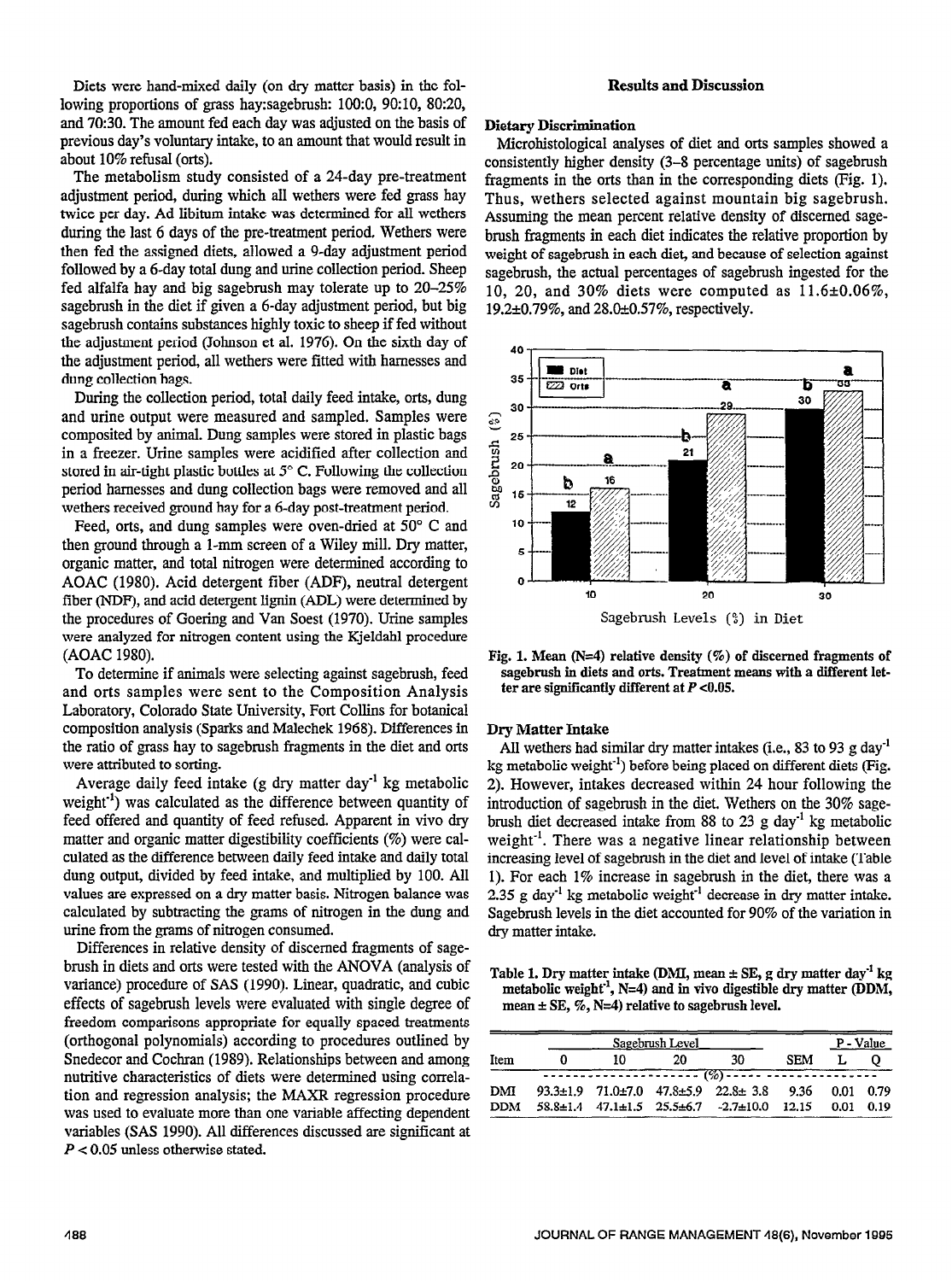

weight-1) before (6-day pre-treatment average,  $N = 16$ ), during 6-day treatment,  $N = 4$ ), and after 6-day post-treatment average.  $N = 16$ ) the metabolism trial. Treatment means within the same level of sagebrush with a different letter are significantly at In vivo digestible dry matter (DDM) decreased from 59% for  $P_{c0.05}$ 

Following the removal of sagebrush from the diet, feed intake returned to pre-treatment levels within 24 hours for 15 of the 16 wethers. One of the wethers previously on 30% sagebrush gradually, but consistently increased feed intake to pre-treatment level.

On average, wethers on the 10% sagebrush diet consumed 7.6 g of sagebrush dry matter kg of metabolic weight<sup>-1</sup> day<sup>-1</sup> and those on the 20 and 30% sagebrush diets consumed 8.4 and 6.4 g, respectively. Ngugi (1990) reported the sagebrush used in this research contained 2.0% terpenoids (dry matter basis); thus the average daily intake of terpenoids would have been 150,170, and  $30\%$  sagebrush, respectively. Wethers in our study apparently tolented no more than 170 mg of terpenoids kg metabolic weight<sup>-1</sup>  $\text{dav}^1$ .

The selection against sagebrush in the diet offered, the immediate drop in feed intake following introduction of sagebrush in the diet, the immediate rise in feed intake upon removal of sagebrush from the diet, and the refusal of wethers to consume over 170 mg kg metabolic weight<sup>-1</sup> day<sup>-1</sup> of terpenoids from sagebrush suggests a food aversion similar to those described by Burritt and Provenza (1989), du Toit et al. (1991), and Thorhallsdottir et al. (19S7). Diets containing mountain big sagebrush were not readily con-

Diets comaning mountain organized were not readily consumed by wethers. Therefore, if other more desirable forages are not available, wethers may not meet their daily dry matter requiremer available, weiners ling not incer their dairy ary matter require ments by increasing se  $\frac{1}{2}$  average calculated net energy for maintenance interactions for maintenance interactions for maintenance in the set of  $\alpha$ 

the average calculated het energy tor maintenance makes for the 4 treatment groups were about 1,400, 1,000, 700 and 400 Kcal day<sup>-1</sup> with 0, 10, 20, and 30% sagebrush in the diet, respectively. The net energy requirement for maintenance was estimated as 660 Kcal/day<sup>-1</sup> (NRC 1985). Based on these data, wethers on the 30% sagebrush diet were receiving about 60% of their maintenance energy requirements.

Similar studies involving determination of intake and/or digestibility of sagebrush or diets containing sagebrush at subspecies level are not available in the literature. Although Smith et

al. (1966) reported the influence of varying levels of big sage-140 **Feeding Periods brush** (Artemisia tridentata Nutt.) on diet intake and digestibility, 120 **K-L BAGGEREE BAGGEREE ATT ATTENTION** the non-sagebrush composition of the diets used varied with different levels of sagebrush in the diet and thus confounded the influence of level of big sagebrush on intake and digestibility. Also, the diet composition was apparently reported on an as-fed 'h basis and thus levels of big sagebrush (dry matter basis) in diets  $\frac{1}{2}$   $\frac{1}{2}$  would be much lower than the reported 13, 22, 35, and 45% sage-

Sheehy and Winward (1981) evaluated the relative preferences of free-roaming mule deer and sheep for 7 sagebrush taxa in 20 Or Het-Toaning multe deep role of the Secondary of the Secondary of the Secondary of the Secondary of the Secondary Secondary 1991 of the Secondary Secondary Secondary 1991 or Secondary Secondary 1991 or Secondary Secon  $\frac{1}{2}$  mountain big sagebrush compared to the other 6 sagebrush taxa.<br>  $\frac{1}{2}$  10  $\frac{1}{2}$  20  $\frac{1}{2}$  30  $\frac{1}{2}$   $\frac{1}{2}$  (1092) using hig sagebrush leaves from Montana Striby et al. (1983) using big sagebrush leaves from Montana Sagebrush Levels  $\binom{6}{2}$  in Diet with about 25% of their volatile oils removed by solvent extraction, reported 77 g and 78 g kg metabolic weight<sup>1</sup> as daily Fig. 2. Mean dry matter intake (g dry matter day<sup>-1</sup> kg metabolic intakes of offered alfalfa hay or a mixture of 37% big sagebrush weight 1) before (6.dov pre-treatment average  $N = 16$ ) during and 63% alfalfa hay, respect

# In Vivo Digestible Dry Matter

grass hay and no sagebrush to 0.0% for the diet containing 30% sagebrush (Table 1). In vivo organic matter digestibility coefficients were very similar to those for in vivo dry matter. In vivo digestible dry matter was highly correlated  $(r = 0.93)$  with dry matter intake. Sagebrush levels in the diet accounted for SO% of the variation in in vivo digestible dry matter. For each 1% increase in sagebrush in the diet, there was a 2.1% decrease in in vivo digestible day matter.

Decreases in in vivo digestibility of the diet with increasing levels of sagebrush in the diet indicate sagebrush interfered with the digestive processes. These results are contrary to those of 130 mg kg metabolic weight<sup>-1</sup> for wethers on diets of 10, 20, and<br>
130 mg kg metabolic weight<sup>-1</sup> for wethers on diets of 10, 20, and digestibility. The difference may be due to differences between Smith et al. (1966) who reported big sagebrush had no effect on digestibility. The difference may be due to differences between the sagebrush subspecies used in the 2 studies. Moreover, as previously mentioned, the level of sagebrush in the diet on a dry matter basis and the lack of the same feeds at all levels of dietary sagebrush confounded the effects in the previously mentioned study.

> Welch and Wagstaff (1992) concluded that too much emphasis has been made concerning the negative influence of monoterpenoids on microbial digestion. However, volatile compounds in  $p_{\text{c}}$  big sagestion of  $q_{\text{c}}$  walls compounds in ng sagebrush himonco digestion of grass cent wans (11000s et al. 1986) and extraction of non-volatile terpenoids from sagebrush increased in vitro organic matter digestibility by 12.3% (Striby et al. 1987). Big sagebrush also contains highly lignified, indial. 1967). Big sagebrush also comains inginy ngunieu, muigesuble cell walls, surfounding a large and  $\epsilon$ . fraction of cell solubles (Kufeld et al. 1981).

> Relatively high in vitro dry matter digestibility figures have been reported for mountain big sagebrush by Striby et al. (1987)  $(45.4-52.7\%; IVOMD; inoculum)$ , Welch and Pederson  $(1981)$ .  $(48.7-55.8\%)$ , and Welch and Wagstaff  $(1992)$   $(52.6 \pm 2.6\%)$ . However, the relationship between in vivo digestibility and in vitro digestibility for big sagebrush needs additional study. Of the 13 for ages subjected to both in vivo and in vitro digestibility trials for mule deer by Urness et al. (1977), big sagebrush was the only forage for which in vitro digestibility (62%) exceeded in vivo digestibility  $(54%)$ .

> (Maruzzella and Lichtenstein 1956, Nagy et al. 1964, Oh et al.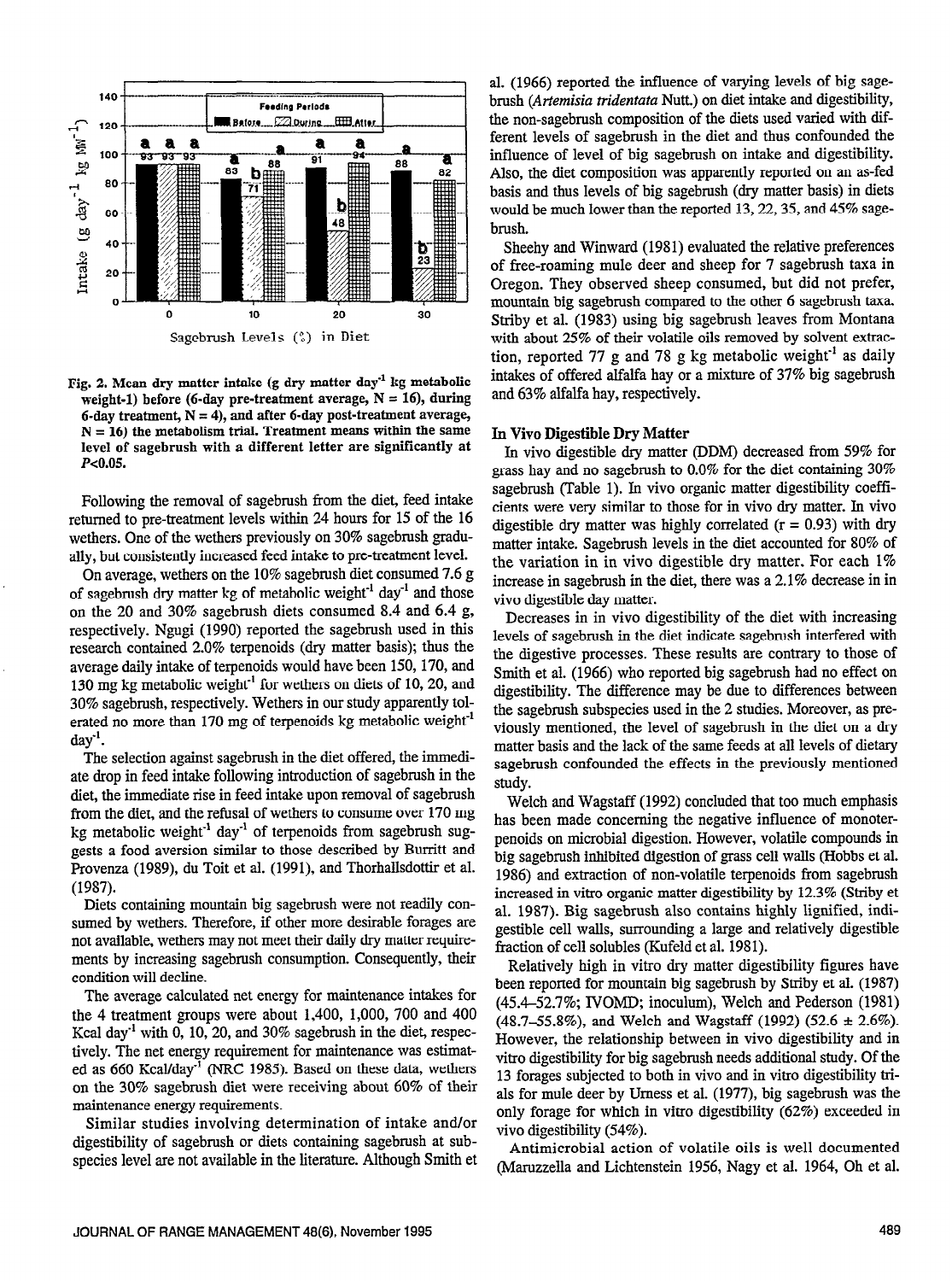Table 2. The average chemical composition (mean $\pm$ SE, %, N=16) of the grass hay and sagebrush consamed by the wethers. Means per chemical followed by a different letter are significantly different at  $P<0.05$ .

|                       | <b>Feed Material</b> |                  |  |  |  |
|-----------------------|----------------------|------------------|--|--|--|
| Chemical <sup>1</sup> | Grass                | Sagebrush        |  |  |  |
|                       |                      |                  |  |  |  |
| <b>NDF</b>            | $67.7 + 0.5a$        | $31.0 \pm 0.3 b$ |  |  |  |
| ADF                   | 40.5±0.4a            | $22.0 \pm 0.4$ b |  |  |  |
| Cellulose             | $30.5 \pm 0.3a$      | $14.0 + 0.4b$    |  |  |  |
| Ash                   | $8.6 \pm 0.2a$       | $5.3 + 0.3b$     |  |  |  |
| ADL                   | $7.9 \pm 0.1$ b      | $9.0 + 0.5a$     |  |  |  |
| Nitrogen              | $1.7 + 0.02b$        | $2.0 \pm 0.3a$   |  |  |  |

 $1$  NDF - neutral detergent fiber; ADF - acid detergent fiber; ADL - acid detergent lignin;

1968, Wallmo et al. 1977). Maruzzella and Lichtenstein (1956) reported that 91% of plant volatile oils tested exhibited an inhibitory effect on gram positive and gram negative bacteria. Using in vitro techniques, Nagy et al. (1964) found monoterpenoids from big sagebrush suppressed the growth of rumen microorganisms from mule deer. Thus, one explanation for the depression in in viva digestible day matter is the influence of volatile oils on rumen microorganisms. A depression of rumen microbial activity would result in a decrease in dry matter digestibility. Whether there are other factors influencing diet digestibility is not known at this time.

#### Forage Components, Diet, and Dung Chemical Composition

The average chemical composition (%) of the grass hay and sagebrush, consumed by the wethers is shown in Table 2. Grass hay was higher in fiber and ash; sagebrush was higher in lignin and nitrogen.

The values for the diet differed slightly from the values for forage components in the material offered because of animal selection against sagebrush. The greatest variation (i.e., selection) among wethers for different components in intake was for ADL  $(CV = 15\%)$  and the least variation was for ADF  $(CV = 6\%)$ . Diet and dung chemical composition relative to sagebrush level is shown in Table 3.

A comparison of orthogonal polynomials showed the relationships between sagebrush levels and most of the chemical components in the diet and in the dung were best described by linear relationships rather than by quadratic or cubic relationships; the exceptions are noted. Water content (%) in the diet increased rapidly with increasing levels (%) of sagebrush, however, water content in the dung decreased rapidly with increasing levels of sagebrush in the diet. Although water intake was not measured, wethers on diets of 20% and 30% sagebrush were observed to drink less water than those on 0% or 10% sagebrush. Urine output (ml urine kg metabolic weight<sup>-1</sup>) was not highly correlated with sagebrush level  $(r = -0.44)$ , but tended to decrease with increasing levels of sagebrush in the diet. The low dung water content, low water intake, and low mine volume of wethers on diets with higher amounts of sagebrush were similar to the results of Powell and Arnold (1986) studying metabolism of wethers on diets of variable forage quality.

A quadratic relationship between neutral detergent fiber (NDF) contents (%) and sagebrush levels (%) in the diet indicated a relatively sharp decline in NDF contents in the diet of wethers on all grass hay to those on a diet of 10% sagebrush and relatively less difference in NDF contents in the diets of wethers on 10,20, and 30% sagebrush levels. The relationship between sagebrush levels (%) in the diet and NDF contents (%) in the dung was linear.

The relationship between acid detergent fiber (ADF) contents and sagebrush levels in the diet  $(r = -0.37)$  was similar to that between NDF contents and sagebrush levels in the diet, but significant at only the 16% level. However, ADF contents (%) in the dung were highly correlated with sagebrush levels in the diet. With increasing levels of sagebrush in the diet, cellulose levels (%) decreased linearly in the diet and in the dung. Increasing levels of sagebrush in the diet increased lignin contents (ADL, %) in the diet and decreased ash contents (%) in the diet. Relationships between sagebrush levels in the diet and either lignin contents in the dung  $(r = -0.18)$  or ash contents in the dung  $(r = -0.21)$  were negative, but relatively weak.

Neutral detergent fiber in the diet was the best chemical predictor of both dry matter intake and in vivo digestible day matter; it accounted for 70% of the variation in dry matter intake values and 66% of the variation in in vivo digestible day matter values (Table 4). For each 1% increase in NDF contents in the diet, there

|  |  | Table 3. Diet and dung chemical composition (mean $\pm$ SE, $\%$ , N=4) relative to sagebrush level. |
|--|--|------------------------------------------------------------------------------------------------------|

|                       |       |                |                | Sagebrush in Diet |                |            |      | P-Value |  |
|-----------------------|-------|----------------|----------------|-------------------|----------------|------------|------|---------|--|
| Chemical <sup>1</sup> |       | 0              | 10             | 20                | 30             | <b>SEM</b> | ┻    |         |  |
|                       |       |                |                | $-90-$            |                |            |      |         |  |
| Water                 | Diet  | $11.2 \pm 2.4$ | $26.7 \pm 1.3$ | $37.5 + 4.3$      | $46.8 \pm 2.4$ | 5.46       | 0.01 | 0.27    |  |
|                       | Dung  | $61.1 \pm 1.9$ | $57.1 \pm 1.7$ | $53.1 \pm 2.1$    | $50.1 \pm 2.2$ | 3.66       | 0.01 | 0.80    |  |
| <b>NDF</b>            | Diet. | $67.5 \pm 0.5$ | $60.5 \pm 0.8$ | $58.7 \pm 1.3$    | $55.9 \pm 1.3$ | 2.31       | 0.01 | 0.07    |  |
|                       | Dung  | $59.9 \pm 1.8$ | $57.0 \pm 0.8$ | $55.8 \pm 0.3$    | $54.9 \pm 0.2$ | 1.91       | 0.01 | 0.33    |  |
| ADF                   | Diet. | $40.2 \pm 0.4$ | $37.4 \pm 0.7$ | $38.2 \pm 0.4$    | $37.6 \pm 1.9$ | 2.11       | 0.16 | 0.30    |  |
|                       | Dung  | $43.6 \pm 0.3$ | $42.7 \pm 0.5$ | $42.2 \pm 0.3$    | $40.8 \pm 0.3$ | 0.66       | 0.01 | 0.54    |  |
| Cell.                 | Diet  | $30.1 \pm 0.3$ | $28.1 \pm 0.6$ | $27.1 \pm 0.3$    | $26.7 \pm 1.2$ | 1.36       | 0.01 | 0.24    |  |
|                       | Dung  | $26.8 \pm 0.6$ | $26.5 \pm 0.6$ | $26.8 \pm 1.0$    | $25.0 + 0.9$   | 1.54       | 0.18 | 0.33    |  |
| <b>ADL</b>            | Diet  | $7.8 + 0.8$    | $7.3 \pm 0.4$  | $9.2 \pm 0.5$     | $9.2 \pm 0.9$  | 1.16       | 0.04 | 0.63    |  |
|                       | Dung  | $11.6 \pm 0.9$ | $11.1 \pm 0.4$ | $10.5 \pm 1.0$    | $11.6 \pm 0.6$ | 1.28       | 0.51 | 0.41    |  |
| Ash                   | Diet  | $8.7 \pm 0.3$  | $8.1 \pm 0.2$  | $8.4 \pm 0.2$     | $7.5 \pm 0.2$  | 0.46       | 0.01 | 0.49    |  |
|                       | Dung  | $10.9 + 0.8$   | $9.5 \pm 1.0$  | $9.7 \pm 0.3$     | $10.1 \pm 0.2$ | 1.30       | 0.43 | 0.19    |  |

 ${}^{1}$ DM - Dry matter; ADF - acid detergent fiber; ADF - neutral detergent fiber; ADL - acid detergent lignin; Cell. - cellulose;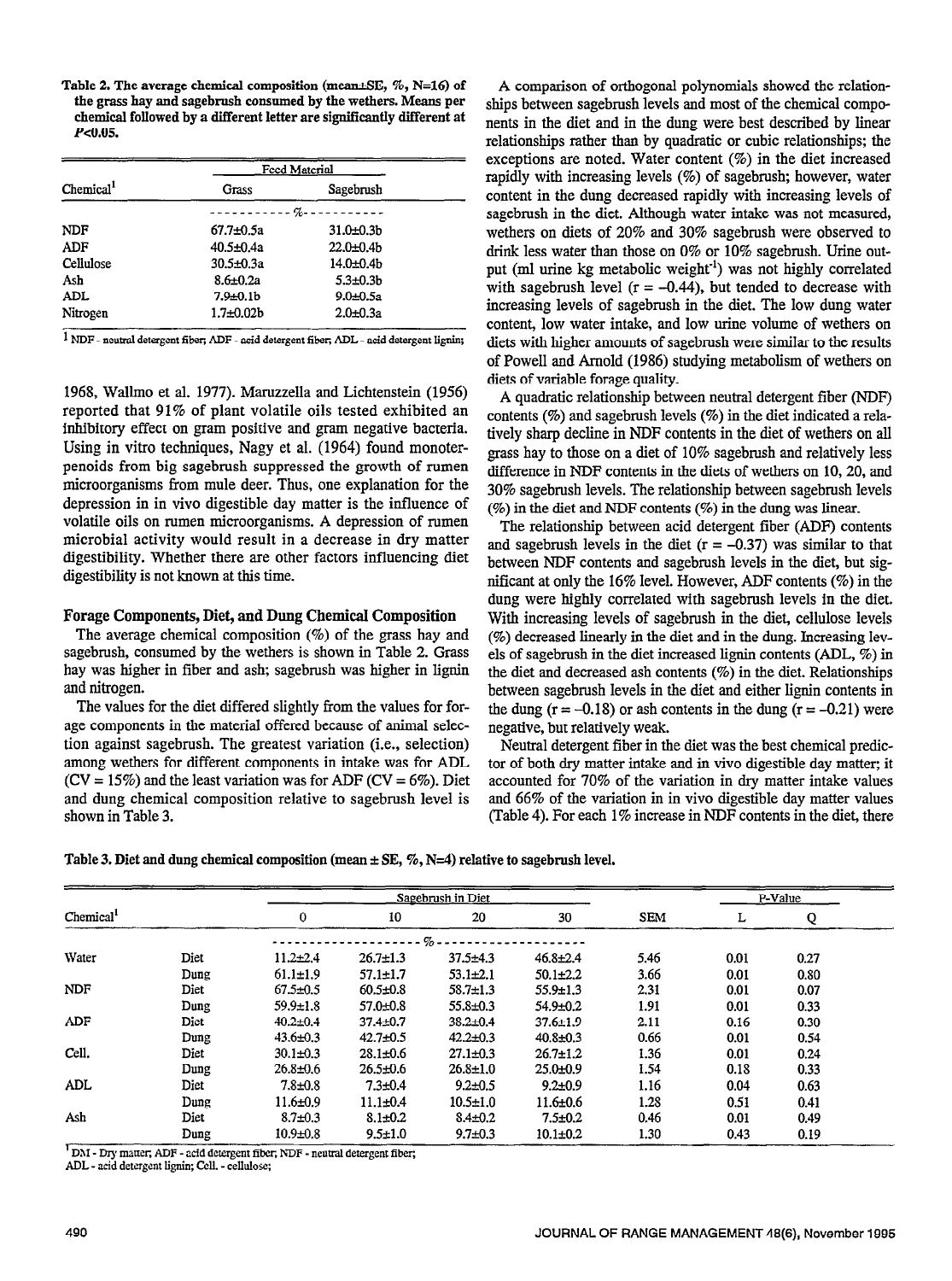Table 4. Regression equations used to predict dry matter intake (g) per metabolic weight and in vivo digestibiity (%). All regression coefficients are significant at  $P<0.05$ . (N = 16).

| Y.         | $b_0$  | b <sub>1</sub> | A           | b,      | ふっ  | b <sub>3</sub> | $\mathbf{A}$ |      |       |
|------------|--------|----------------|-------------|---------|-----|----------------|--------------|------|-------|
| DMI        | $-245$ | $+5.0$         | <b>NDF</b>  |         |     |                |              | 0.70 | 32.4  |
|            | $-127$ | $+4.1$         | <b>NDF</b>  | $-7.7$  | ADL |                |              | 0.80 | 26.1  |
|            | $-156$ | $+2.8$         | NDF         | $-9.1$  | ADL | $+15.0$        | ASH          | 0.85 | 22.9  |
|            | $+94$  | $-2.3$         | <b>SAGE</b> |         |     |                |              | 0.90 | 125.9 |
| <b>DDM</b> | $-241$ | $+4.5$         | <b>NDF</b>  |         |     |                |              | 0.66 | 26.9  |
|            | $-86$  | $+3.3$         | <b>NDF</b>  | $-10.1$ | ADL |                |              | 0.86 | 40.9  |
|            | $-109$ | $+2.3$         | <b>NDF</b>  | $-11.2$ | ADL | $+11.8$        | <b>ASH</b>   | 0.90 | 35.9  |
|            | $+63$  | $-2.1$         | <b>SAGE</b> |         |     |                |              | 0.80 | 57.4  |

<sup>1</sup> DMI = Dry matter intake (g day<sup>-1</sup> kg metabolic weight<sup>-1</sup>); DDM = In vivo digestible dry matter (%); NDF = Neutral detergent fiber in diet (%); ADL = Acid detergent lignin in diet  $(5)$ ; ASH = Ash in diet(%); SAGE = Sagebrush levels (%) in diet;

was a corresponding 5.0 g dry matter day<sup>-1</sup> kg metabolic weight<sup>-1</sup> increase in dry matter intake and 4.5% increase in in vivo digestible day matter.

In general NDF reflects the positive effect of grass, and ADL reflects the negative effect of sagebrush in the diet. Additional research should be conducted to determine whether NDF and ADL are equally good predictors of dry matter intake and digestible day matter for other herbage—browse diets.

#### Nitrogen (N) Balance

Dietary nitrogen contents increased from  $1.67 \pm 0.01$ tol.S2+0.06% with increasing levels of sagebrush in the diet (Table 5). Diets with the higher proportions of sagebrush had slightly higher nitrogen contents because sagebrush had a higher nitrogen content than the grass hay. Dung nitrogen varied little among diets, but urinary nitrogen concentrations (%) declined sharply with increasing sagebrush levels. In addition, nitrogen digestibility (%) declined sharply from  $64.1 \pm 1.7\%$  for grass hay only to  $10.1\% \pm 12.3$  for the diet with 30% sagebrush. Ruminants consuming shrub diets high in soluble phenolics/tannins frequently have reduced nitrogen digestibility, elevated dung nitrogen concentrations, and reduced nitrogen retention (Mould and Robbins 1981, Nastis and Malechek 1981, Wofford et al. 19SS).

Total daily nitrogen intake  $(g N day^{-1} kg$  metabolic weight<sup>-1</sup>) steadily decreased as levels of sagebrush in the diet increased. Dung nitrogen losses (g N day<sup>-1</sup> kg metabolic weight<sup>-1</sup>) also decreased with increasing levels of sagebrush in the diet.These were mainly a function of reduced dry matter intake by the wethers.

Urinary nitrogen losses (g day<sup>-1</sup> kg metabolic weight<sup>-1</sup>) among individual wethers on the 20% and 30% sagebrush diets were highly variable, but nitrogen losses declined with increasing levels of sagebrush. Wethers on the higher levels of sagebrush had low urine output (ml day-' kg metabolic weight') as well as low urinary nitrogen concentrations.

The amount  $(g N day^{-1} kg$  metabolic weight<sup>-1</sup>) of nitrogen retained by wethers decreased with increasing sagebrush levels in the diet. It ranged from  $0.80$  g nitrogen day<sup>-1</sup> kg metabolic weight $<sup>1</sup>$  on the grass hay diet to a slight loss of nitrogen at the</sup> highest level of sagebrush. Although much of the ingested protein may have been metabolized to generate energy, the major limitation was the S-fold decrease in total nitrogen intake with increasing concentrations of sagebrush in the diet. In a similar study with Angora goats in which 6 different shrub species, including big sagebrush, each comprised 30% of different shrub-prairie hay-straw diets, the sagebrush diet produced the lowest intake of OM (0.9% of body weight) and nitrogen  $(5.0 \text{ g day}^{-1})$  and the lowest nitrogen retention (-2.7 g day-') (Nunez-Hemandez et al. 1989).

#### Management Implications

Results of this metabolism study indicate mountain big sagebrush will and should comprise only a small part of the diet of wethers on mountain big sagebrush ranges. Therefore, in a shrub management program designed to benefit both sheep and big game habitat, benefits to sheep from maintaining or increasing mountain big sagebrush can not be justified.

Table 5. Mean (N=4) and standard error for dietary, dung and urinary nitrogen contents, nitrogen digestibility (%), and total nitrogen intake, dung and urinary nitrogen loss, and nitrogen balance (g day<sup>-1</sup> kg metabolic weight<sup>-1</sup>).

|                   |                  |                  |                  | P-Value            |            |      |      |
|-------------------|------------------|------------------|------------------|--------------------|------------|------|------|
|                   |                  | 10               | 20               | 30                 | <b>SEM</b> | L    |      |
| Dietary $N(\%)$   | $1.67 \pm 0.01$  | 1.65±0.01        | $1.77 \pm 0.03$  | $1.82 \pm 0.06$    | 0.17       | 0.28 | 0.71 |
| Dung N $(\%)$     | 1.48±0.04        | 1.55±0.04        | $1.51 \pm 0.01$  | $1.53 \pm 0.02$    | 0.06       | 0.35 | 0.44 |
| Urine N $($ % $)$ | $0.28 + 0.03$    | $0.25 \pm 0.06$  | $0.17 \pm 0.02$  | $0.11 \pm 0.03$    | 0.07       | 0.01 | 0.61 |
| Digest, $N$ (%)   | $64.1 \pm 1.7$   | $50.2 \pm 2.0$   | $36.8 + 4.5$     | $10.1 \pm 12.3$    | 12.9       | 0.01 | 0.34 |
| Total N intake    | $1.58 + 0.041$   | $1.17 \pm 0.123$ | $0.84 \pm 0.086$ | $0.406 \pm 0.070$  | 0.16       | 0.01 | 0.89 |
| $D$ ung $N$       | $0.57 \pm 0.016$ | $0.58 \pm 0.058$ | $0.52 \pm 0.022$ | $0.341 \pm 0.015$  | 0.08       | 0.01 | 0.01 |
| Urine N           | $0.22 \pm 0.036$ | $0.24 \pm 0.094$ | $0.13 \pm 0.028$ | $0.065 \pm 0.020$  | 0.10       | 0.03 | 0.41 |
| N balance         | $0.80 \pm 0.081$ | $0.35 \pm 0.103$ | $0.19 \pm 0.040$ | $-0.00033\pm0.049$ | 0.16       | 0.01 | 0.10 |